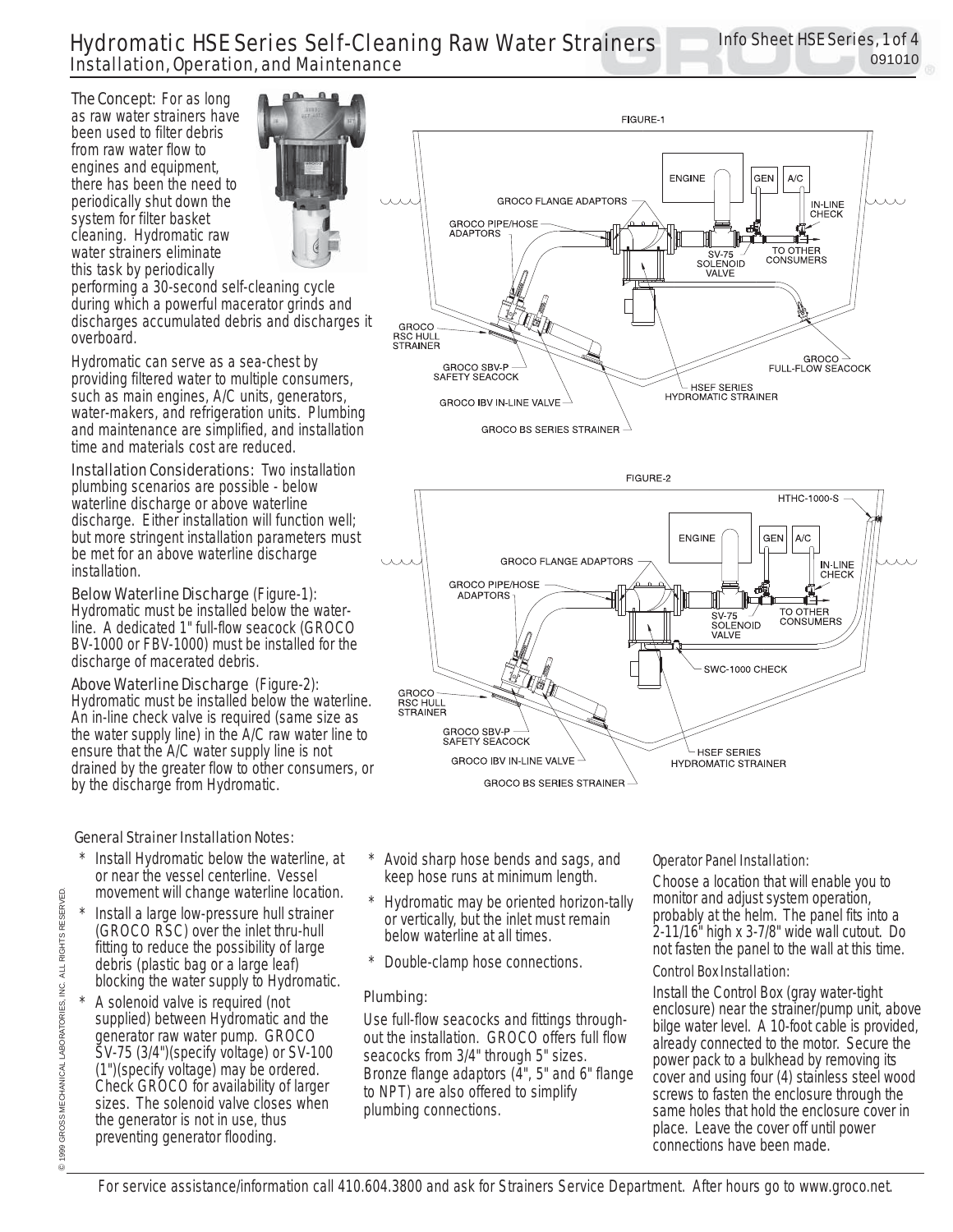## ELECTRICAL CONNECTIONS

#### General Note:

#### *Turn off AC and DC power before installing or servicing Hydromatic.*

- Hydromatic is shipped with the Control Box TEMPORARILY fastened to the motor mount bracket. If you want to permanently mount the control box to the motor, fasten a plate the motor bracket that will accept mounting screws from the control box. The control box is supplied with a 10-foot cable to allow for remote mounting.
- Run the ring connector end of the 100-foot cable from the Hydromatic location to the operator panel location.
- Make operator panel connections in accordance with the schematic (Figures-4, 5, 6, 7, 8 or 9) showing the "consumer" option you have selected.

There are four possible "Consumer" options for Hydromatic operation. IMPORTANT: Choose only one.

**Option-1.** (Figure-4) Cleaning cycle determined by timer only.

**Option-2.** Cleaning cycle determined by operation of DC consumer only (engine or generator)

Method-A (Figure-5): Consumer detect signal from switched DC (-) source

Method-B (Figure-6): Consumer detect signal from switched DC (+) source

**Option-3.** (Figure-7) Cleaning cycle determined by operation of AC consumer only (air conditioner)

**Option-4.** Cleaning cycle determined by operation of either AC and/or DC consumer, whichever is operating

Method-A (Figure-8): DC consumer detect from DC (-)

Method-B (Figure-9): DC consumer detect from  $DC (+)$ 

#### OPTION-1 (FIGURE-4):

Jumpers are provided on the operator panel pcb between terminals 7 & 3, and between terminals 6 & 4. With both jumpers installed cleaning cycles will occur at the longest illuminated interval

showing on the touchpad. Choose a 5, 15, 30 or 60-minute interval.

Plug the connectorized end of the 100foot cable to the control box.



#### 115VAC Power Connection:

HSE 115VAC requires a dedicated 15-amp circuit breaker. Turn off power at the breaker before making power connections.

Run 12-gauge 3-conductor insulated cable to the Control Box. Remove the Control Box cover and feed the cable through the strain relief flexible connector. Use #6 ring terminals for 12-gauge wire to connect power to the terminal block as follows:

 Green = Ground, Position 4 Black = Line, Position 5 White = Neutral, Position 6

Replace and secure cover.

#### 230VAC Power Connection:

HSE 230VAC requires a dedicated 10-amp circuit breaker. Turn off power at the breaker before making power connections.

Run 12-gauge 3-conductor insulated cable to the Control Box. Remove the Control Box cover and feed the cable through the strain relief flexible connector. Use #6 ring terminals for 12-gauge wire to connect power to the terminal block as follows:

- Green = Ground, Position 4
- Black = Line A, Position 5
- White  $=$  Line B. Position 6

Replace and secure cover.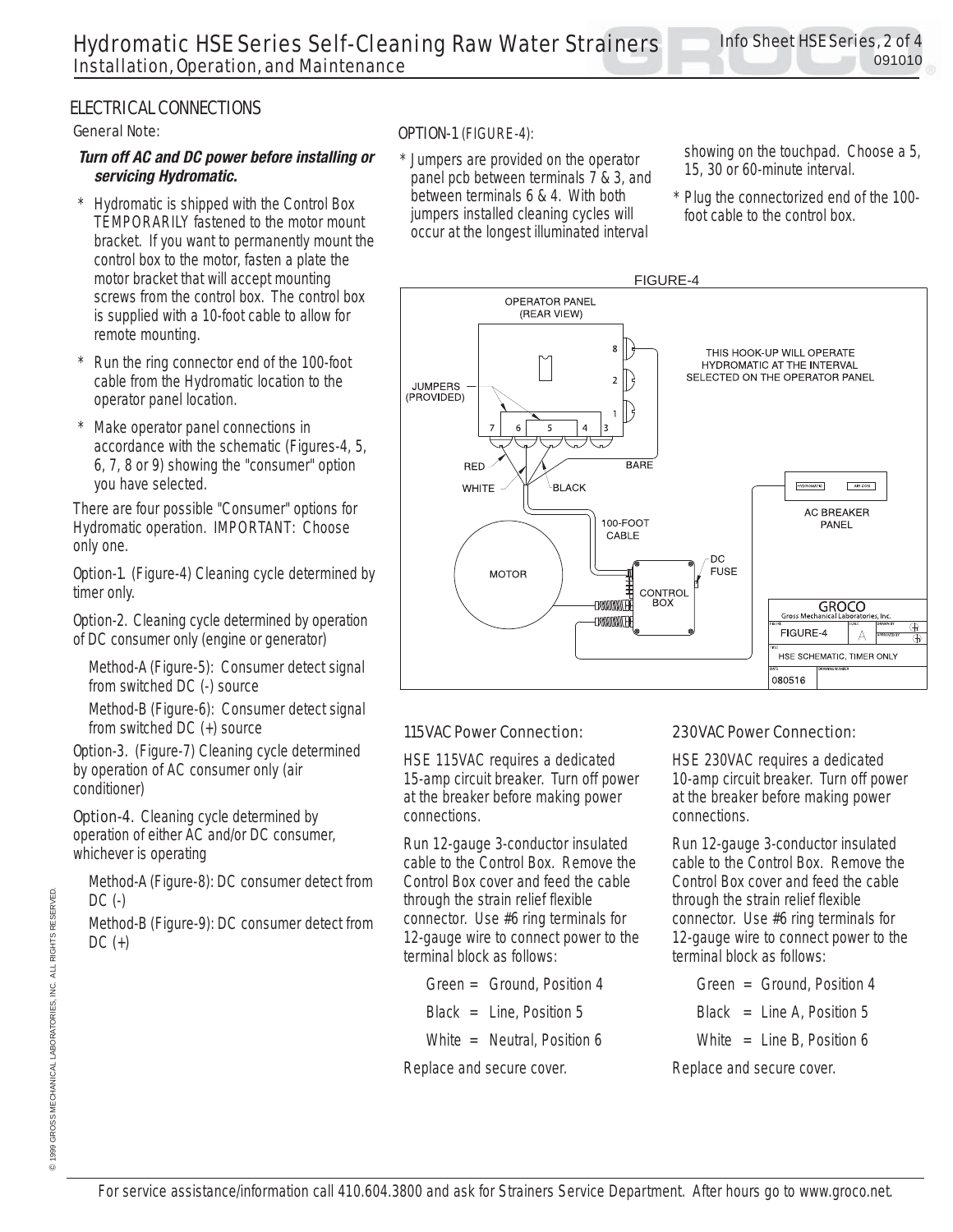# Hydromatic HSE Series Self-Cleaning Raw Water Strainers Installation, Operation, and Maintenance

## Option-2, Method-A (Figure-5):

- Identify a NO (normally open) switched DC (-) output, such as an oil pressure sender or fuel pump input. With 18-gauge (or larger) marine grade stranded copper wire, make a connection between this signal and operator panel Terminal-4.
- Jumpers are provided on the operator panel pcb between terminals 7 & 3, and between terminals 6 & 4. Remove the jumper between 6 & 4. With only the 7-3 jumper installed cleaning cycles will occur at the longest illuminated interval showing on the touchpad, but only when the connected DC consumer (engine or generator) is operating. Choose a 5, 15, 30 or 60-minute interval.
- Plug the connectorized end of the 100-foot cable to the control box.

## Option-2, Method-B (Figure-6):

- Identify a NO (normally open) switched DC  $(+)$ output, such as an oil pressure sender or fuel pump input. With 18-gauge (or larger) marine grade stranded copper wire, make a connection between this signal and operator panel Terminal-3.
- Jumpers are provided on the operator panel pcb between terminals 7 & 3, and between terminals 6 & 4. Remove the jumper between 7 & 3. With only the 6-4 jumper installed cleaning cycles will occur at the longest illuminated interval showing on the touchpad, but only when the connected DC consumer (engine or generator) is operating. Choose a 5, 15, 30 or 60-minute interval.
- Plug the connectorized end of the 100-foot cable to the control box.

# Option-3 (Figure-7):

- Identify the switched AC input to the air conditioner motor. With 18-gauge (or larger) marine grade stranded copper wire, make a connection between this input (line and neutral) and operator panel Terminals-1 and 2.
- Jumpers are provided on the operator panel pcb between terminals 7 & 3, and between terminals 6 & 4. Remove both jumpers. Cleaning cycles will occur at the longest illuminated interval showing on the touchpad, but only when the connected AC consumer (air conditioner) is operating. Choose a 5, 15, 30 or 60-minute interval.
- Plug the connectorized end of the 100-foot cable to the control box



FIGURE-7



For service assistance/information call 410.604.3800 and ask for Strainers Service Department. After hours go to www.groco.net.

©